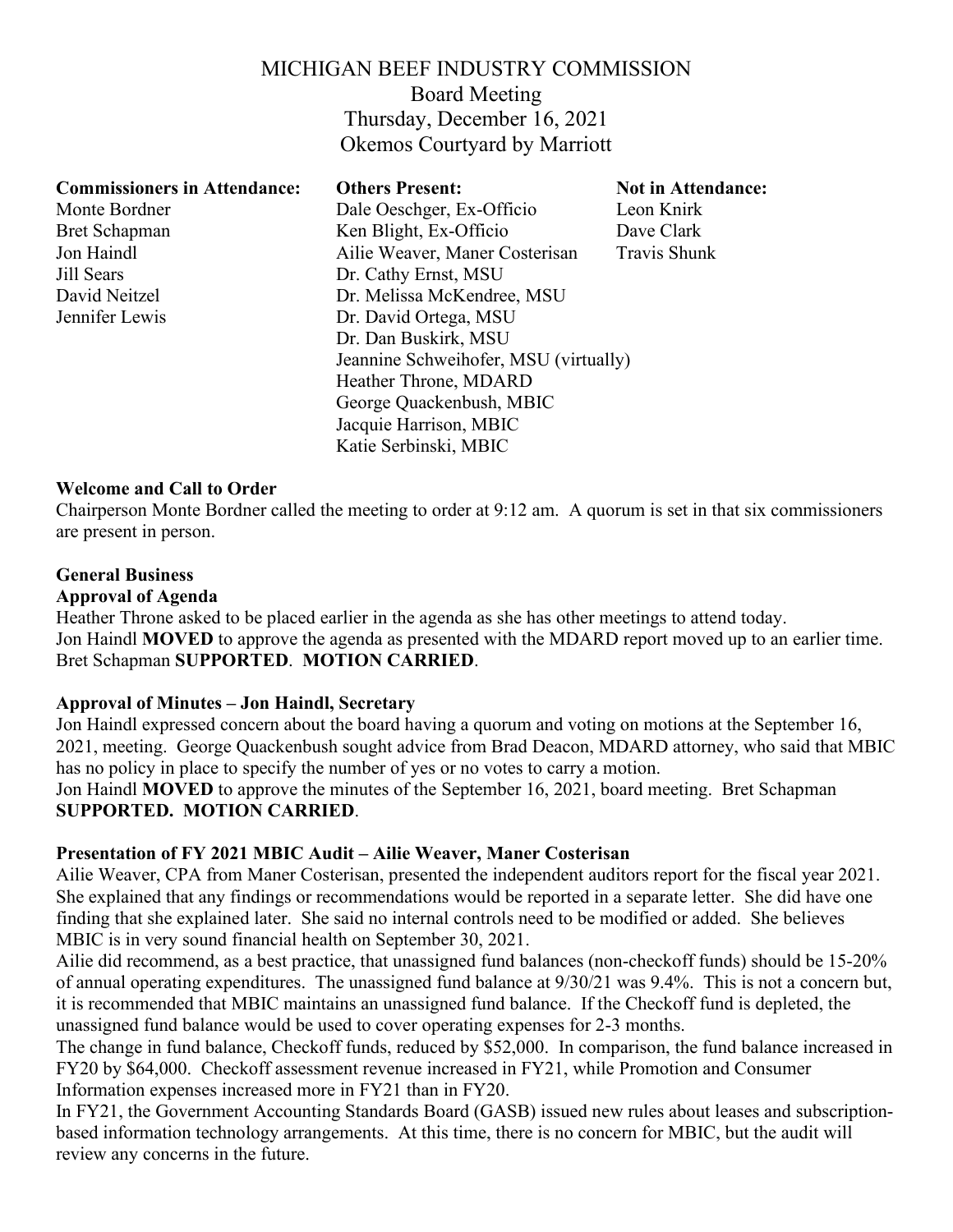Ailie reported that the one finding resulting from the audit is in budgeting where the actual expenses are greater than the budgeted figures for the program groups, not each expense line item. The Non-Checkoff Fund was \$9 over budget. The Checkoff Funds, in Promotion and Consumer Information, were \$70,000 over budget. Ailie said this is a common finding among Maner Costerisan audit clients. Overall, MBIC is operating soundly and effectively. Ailie recommends that the Board approve an amended budget as needed throughout the year. Ailie reported that there are no material journal entries needed for FY2021. The Negative Assurance Letter shows that no issue arose to communicate to the Board. Ailie can provide examples of how the Board could reduce the Fund Balance and set guidelines for doing so. There is no need for a policy or procedure, but the audit will require notation of this in their report.

Jill Sears **MOVED** to accept the FY2021 Financial Audit. Jennifer Lewis **SUPPORTED**. **MOTION CARRIED**.

## **Financial Report – Jill Sears, Treasurer**

Jill reviewed the financial summary for the month ending and year to date ending November 30, 2021. George Quackenbush reminded the Board that the FY21 budget was approved for a reduction in the Fund Balance of \$86,000 for promotions and operating expenses. Revenue for the FY22 year to date through 11/30/21 shows 106% over budget and expenses are 77% of budget. This is due to promotional and consumer information programs not occurring yet. The Checkoff Fund Balance Sheet and Profit & Loss Statement was reviewed in more detail. The CDARS investment was explained.

Jennifer Lewis **MOVED**, and Bret Schapman **SUPPORTED** to accept the financial reports as presented. **MOTION CARRIED**.

### **Allied Industry Report - MDARD**

### **MI Department of Agriculture and Rural Development**

Heather Throne reported that Rural Development Grants received 114 proposals by November 2021 and MDARD will reward funding on February 23, 2022. There will be 1.7 million dollars of restricted funds awarded to 17-25 projects so this grant season will be very competitive. This is the broadest grant program from MDARD, and eligibility is for rural counties based on land-based industry. The applicants must meet a 30% match for a \$100,000 request.

There is a new grant program funded by the budget that went into effect on October 1, 2021. It is called Farm Innovation Grants and are based on university-style research on innovation needed at processor and farm level including automation, technology, supply-chain resiliency, water quality and environmental issues and others. MDARD will begin putting things in place for this new program the first quarter of 2022. These funds are General Fund, one-time, provisions and different than funds from COVID-19 relief funds.

There are also Farm & Farmworker Relief Grant funds from USDA. These funds would go toward meat processing and grocery store needs (beyond personal protective items) and other businesses that need to help farm workers. A lot of the USDA funds will go through the state agencies.

### **Information**

## **Nutrition & Consumer Info Report – Katie Serbinski**

Katie reported that she has continued to build and maintain relationships with leaders that recommend eating beef to their audience and families and continues to put out a beef nutrition newsletter to 488 registered dieticians in Michigan. Katie's beef nutrition newsletter sees a 37% "open" rate which is on par with other nutrition newsletters.

MBIC placed an advertisement with MI Academy of Nutrition and Dietetics (MIAND) which reached 4,500 registered dieticians in Michigan. The newsletter and MIAND ad featured the Beef Nutrition Education Hub which provides continuing education for industry professionals at no cost.

In January 2022, MBIC is launching a partnership with the MI Academy of Pediatrics (MIAP) doing email communications, Facebook ads, and an ad on their website. The beef industry, as a whole in the first 6 months, will be focusing on Eating in the Early Years including feeding beef to children 6-months and older. MIAP is excited to work with MBIC. NCBA is developing an Early Years toolkit that state beef councils can share during this campaign.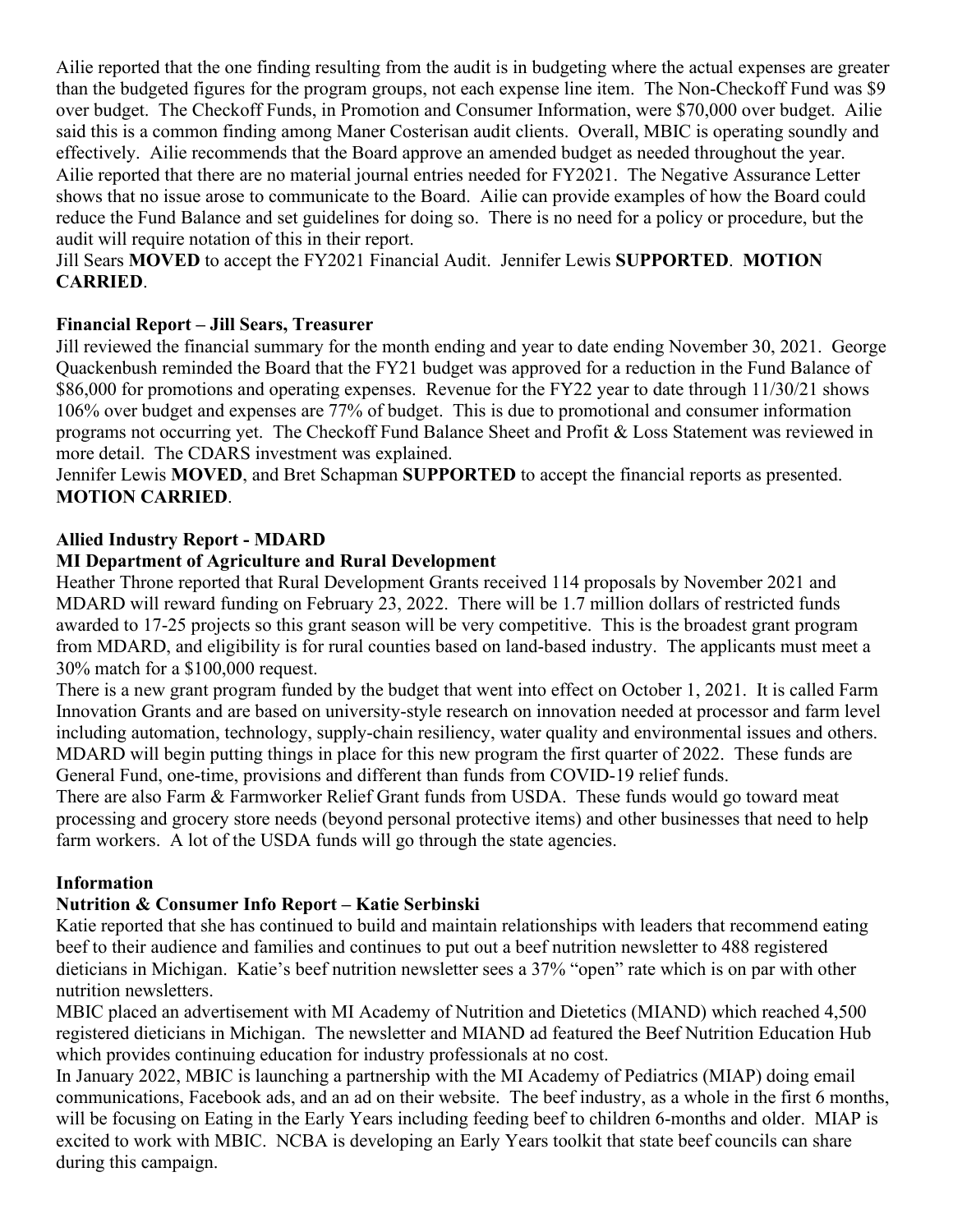MBIC is reducing the partnership with MI Academy of Family Physicians (MIAFP) this year. In 2021, MBIC ran website ads with MIAFP but have decided to end that aspect of the partnership. In 2022, MIAFP will host an annual conference and expo in July on Mackinac Island with sponsorship opportunities. Katie and George are not sure if we will be involved but funds have been set aside for it and will assess the opportunity when more information is provided.

As a member of MIAND, Katie has had the opportunity to network with other dieticians and participate in various events offered through the Academy. One event was a recipe contest through Henry Ford Health System Live Well blog. This blog reaches over 65,000 people. Katie submitted a recipe for Stuffed Pepper Chili which was selected to be posted on the website and promoted through other media channels. There was a restriction to including MBIC name with the recipe but at least there was another lean ground beef recipe out there.

MBIC is in the midst of a holiday campaign with five health and wellness influencers in Michigan which includes "Mom" bloggers. They are sharing with their followers on Facebook and Instagram how they are celebrating the holidays with beef. They are making recipes from Beef, It's What's For Dinner website, taking photos and sharing on social media. Results will be shared at the Spring 2022 board meeting.

## **Executive Report – George Quackenbush**

George reported that NCBA is doing a significant holiday campaign. There will be many ads on Hallmark Channel and many on social media. This is the second year that NCBA is partnering with Hallmark Channel for these holiday ads and appears to give good exposure and return on investment.

George is working on producer communications plans. He attended the Clare County Livestock Auction and speaking to buyers/producers and provided a lunch. George presented a Consumer Outreach flyer, created for producers, that gives information about partnerships, promotional activities, and statistics about the over 7.4 million consumers reached. The other side of the flyer provides information to producers about the Beef Checkoff. This flyer was included in the Winter issue of the MCA magazine and will be in the MI Milk Messenger.

The Cattlemen's Beef Board's quarterly publication, The Drive, will have a two-page insert, purchased by MBIC, in the January 2022 issue. This flyer tells of our partnerships, the Michigan International Speedway event in August 2021, and consumer outreach statistics. MBIC added 2,400 producers to their mailing list by accessing a list of BQA certified producers. The quarterly issues, and any purchased inserts, may be mailed legally but requires permission to email to recipients.

MBIC has partnered with the MSU Beef Team to provide Beef Checkoff videos at the BQA trainings around Michigan.

The R-CALF, and other petitioners', deadline to submit their petitions has expired. On November 9, USDA sent a letter to the petitioners saying the matter is closed because USDA didn't receive any signatures. The 2022 Beef Industry Convention and NCBA Trade Show is scheduled for February 1-3. Monte Bordner is registered to attend, and Leon Knirk is planning to attend. This is the last year of Ken Blight's second term on the CBB Board.

# **Decisions**

# **MBIC Mission Statement**

After some discussion, the board offered a revision of the MBIC Mission Statement to read "Building consumer demand for beef by growing consumer trust and promoting beef's value." Bret Schapman **MOVED** to adopt the mission statement as presented. Jon Haindl **SUPPORTED**. **MOTION CARRIED**.

# **FY 2022 MBIC Marketing Plan and Strategic Plan**

George presented definitions of the program areas and core strategies of the Strategic Plan that was developed at the September 2021 board meeting with Todd Johnson from NCBA. The recommended core strategies were presented for the 2022-2026 Strategic Plan.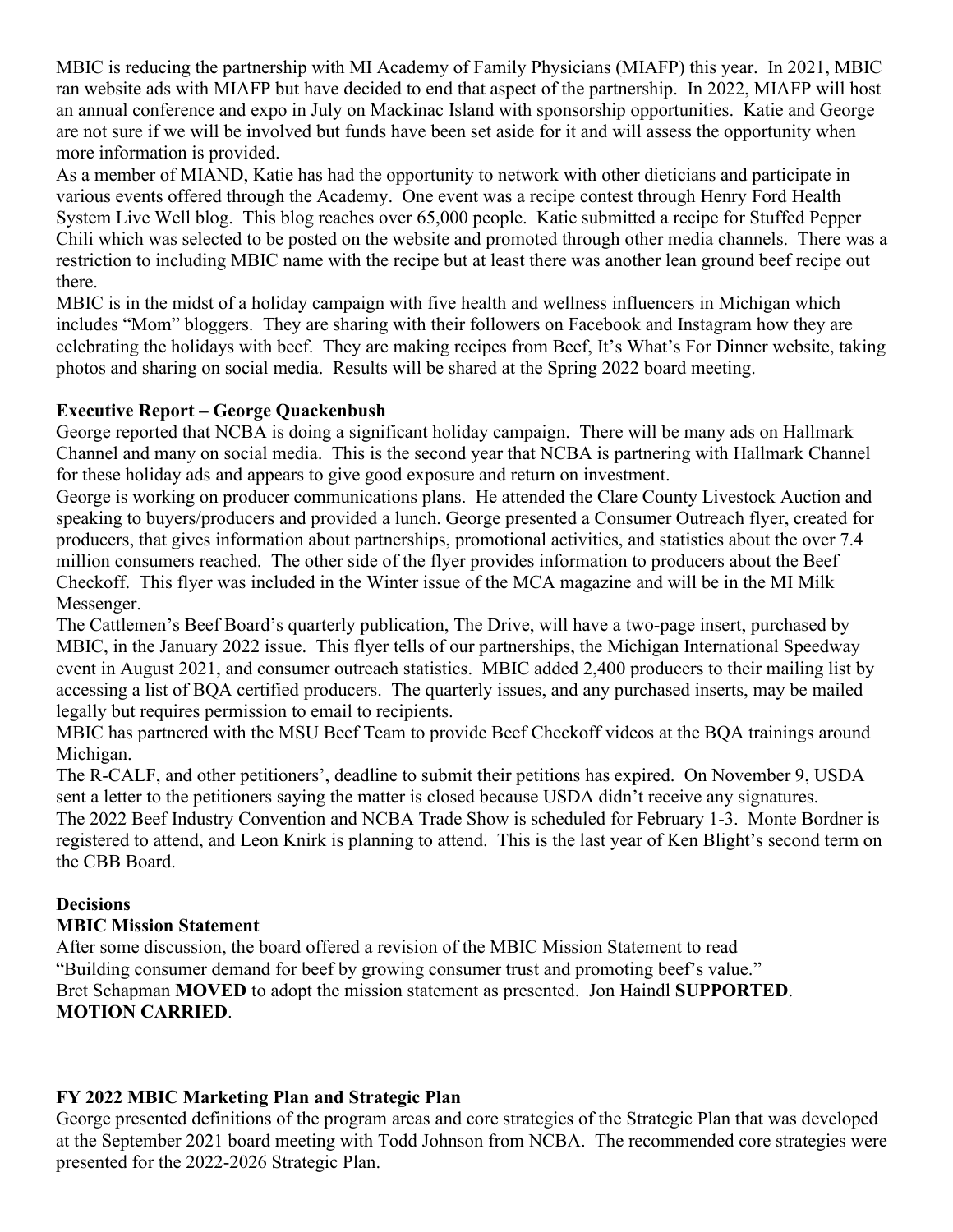Jon Haindl **MOVED** to adopt the 2022-2026 Strategic Plan as recommended. Jill Sears **SUPPORTED**. **MOTION CARRIED**.

George presented the FY2022 Marketing Plan. Bret Schapman **MOVED** to approve the FY22 Marketing Plan as presented. Jon Haindl **SUPPORTED**. **MOTION CARRIED**.

# **FY 2022 MBIC Budget/Amendments**

George presented three amendments to the FY22 MBIC Approved Budget.

Bret Schapman **MOVED** to amend the FY22 budget by reducing Consumer Information account #441 to \$500 (from \$3,000), increasing Consumer Information account #448 to \$6,500 (from \$4,000), and moving Promotion account #454.2 to Promotion account #454.1 in the amount of \$1,653. Jennifer Lewis **SUPPORTED**. **MOTION CARRIED**.

George presented a recommended FY2022 General Fund (non-Checkoff) budget. Jill Sears **MOVED** to approve the FY22 General Fund budget as recommended. Jennifer Lewis **SUPPORTED**. By roll call vote: Lewis-yes; Sears-yes; Neitzel-yes; Schapman-yes; Haindl-yes. **MOTION CARRIED**.

The MBIC Board meeting was adjourned for photos and lunch at 11:55 am.

Chairperson Monte Bordner called the meeting to order at 2:15 pm.

## **Guest Presentation**-*Views on Traceability in the Beef System*

Dr. Melissa McKendree, Dr. David Ortega, Dr. Dan Buskirk, and Dr. Jeannine Schweihofer presented their study and insights on Traceability in the Beef System.

There was much discussion around these questions:

What is the next step we should take in Michigan to advance beef traceability?

What are the barriers or challenges to overcome to adopt an ideal traceability system?

What are the benefits or opportunities (helpful incentives) of an ideal traceability system? Which of the following characteristics of the traceability system would be most important? Least important?

Who administers the program? Who has data access? What data is collected? Benefits of program involvement? Program costs, infrastructure, and maintenance? Ease of data collection and entry?

# **Allied Industry Reports**

# **MI Cattlemen's Association**

George reported that the Bull Evaluation Program is going ahead despite the death of Brian Plank in November. Ninety-eight bulls started the program. The 56-day weigh-in will be on Friday, December 17. Eric Plank is overseeing the program, with Mary Gee overseeing Brian's farm. Others have volunteered to help out as they can. There are questions about where the Program goes beyond the 2022 Bull Evaluation.

The Michigan Beef Expo is scheduled for April 1-3, 2022, at the MSU Pavilion. There are some new people on the Beef Expo Committee representing the breed associations and there seems to be some enthusiasm for this year's Expo. The MCA Annual Conference will be incorporated into the Beef Expo weekend and will be held in the classrooms at the Pavilion on Friday, April 1, 2022. Breakout sessions are being planned.

Chairman Bordner reminded the board that, at the September 16, 2021, meeting employee evaluations were done, and the board talked about allocating funds for the Executive Director to engage in Human Resources and bookkeeping training. A financial figure needs to be decided for these trainings and needs to be applied to a budget line-item.